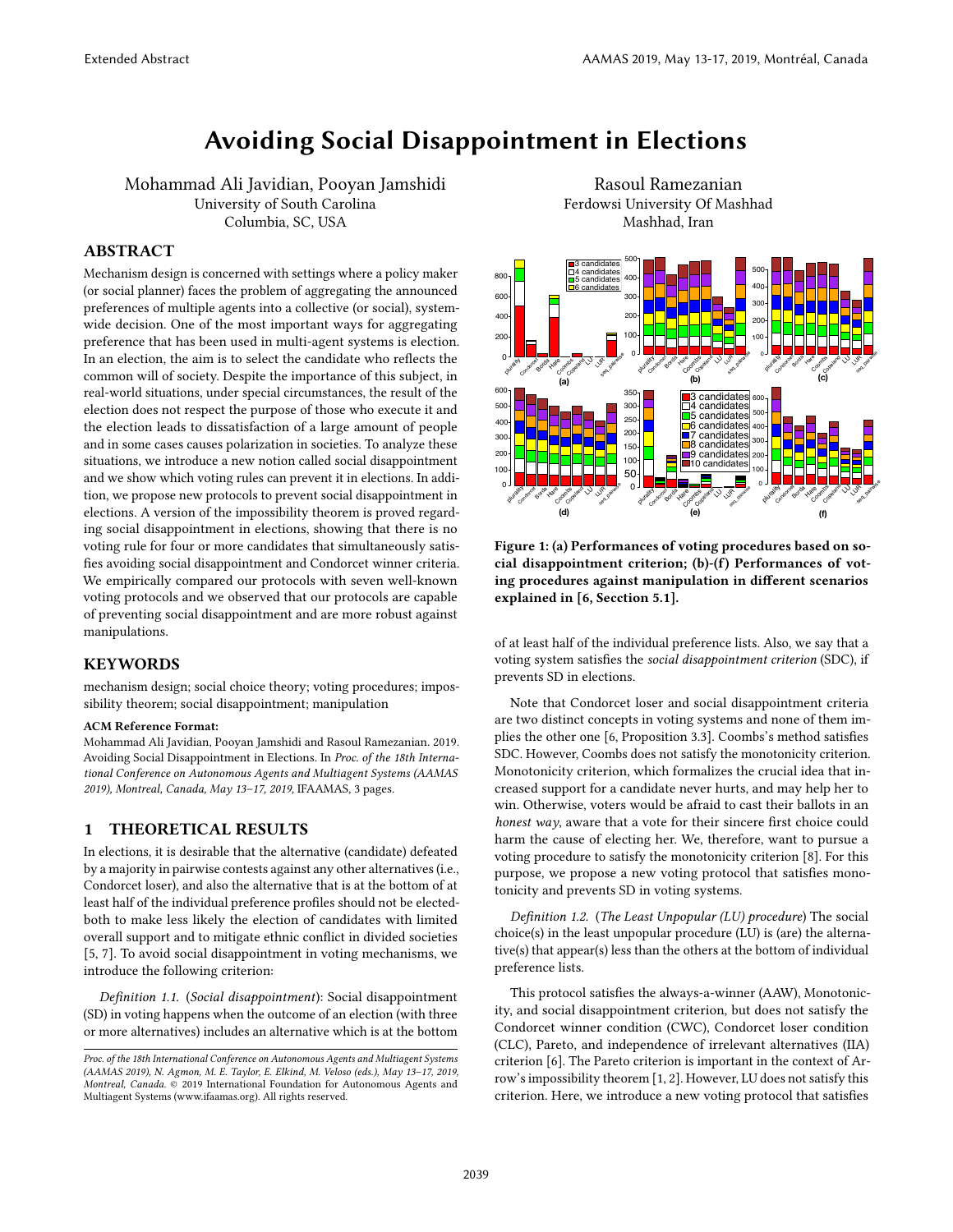Pareto and monotonicity, and also prevents social disappointment in elections.

Definition 1.3. (The Least Unpopular Reselection (LUR) Procedure) First, the set of alternatives appearing least often at the bottom of individual preference lists (i.e., the set of least unpopular alternatives) is chosen. If this set has only one member, it is the social choice. Otherwise, the remaining alternatives (if any) are removed and the procedure LU is run for the set obtained from the previous stage. This procedure is repeated until it cannot be continued (because a new set of alternatives cannot be produced). The set obtained in the last repetition is the set of social choice.

This protocol satisfies the AAW, Monotonicity, Pareto, and SDC criteria, but does not satisfy the CWC, CLC, and IIA criteria [\[6\]](#page-2-3).

Some of results from this paper are summarized in Table [1.](#page-1-0) This table provides the answers to 63 questions of the form "Does method X satisfy criterion Y ?" The rows are indexed by 9 methods. The columns are indexed by 7 criteria: always-a-winner, the Condorcet winner, Pareto, monotonicity, independence of irrelevant alternatives, social disappointment, and Condorcet loser criterion.

Table 1: Comparison of voting procedures

<span id="page-1-0"></span>

|               | AAW        | <b>CWC</b>     | Pareto         | Mono           | IIА            | <b>SDC</b> | CLC.           |
|---------------|------------|----------------|----------------|----------------|----------------|------------|----------------|
| Condorcet     | NO         | YES            | <b>YES</b>     | YES            | YES            | NO.        | <b>YES</b>     |
| Plurality     | <b>YES</b> | NO             | YES            | YES            | NO             | NO.        | NO.            |
| Borda         | <b>YES</b> | NO             | <b>YES</b>     | YES            | NO.            | NO.        | <b>YES</b>     |
| Hare          | <b>YES</b> | NO             | YES            | NO             | NO             | NO.        | NO             |
| Seq. Pairs    | <b>YES</b> | YES            | NO.            | YES            | NO             | NO.        | <b>YES</b>     |
| Copeland      | <b>YES</b> | YES            | <b>YES</b>     | YES            | NO             | NO.        | <b>YES</b>     |
| <b>Coombs</b> | <b>YES</b> | N <sub>O</sub> | <b>YES</b>     | N <sub>O</sub> | N <sub>O</sub> | <b>YES</b> | N <sub>O</sub> |
| IJ            | <b>YES</b> | N <sub>O</sub> | N <sub>O</sub> | <b>YES</b>     | N <sub>O</sub> | <b>YES</b> | N <sub>O</sub> |
| LUR           | <b>YES</b> | N <sub>O</sub> | <b>YES</b>     | <b>YES</b>     | N <sub>O</sub> | <b>YES</b> | N <sub>O</sub> |

Now, we provide a version of the impossibility theorem [\[1,](#page-2-5) [2,](#page-2-6) [9\]](#page-2-7) regarding the notion of social disappointment in elections, showing that there is no voting rule for four or more candidates that simultaneously satisfies SDC and CWC. This theorem can be seen as part of the story of the difficulty with "reflecting the will of the people." The proof of this theorem, like that of Arrow's theorem, makes critical use of the voting paradox of Condorcet [\[4\]](#page-2-8) (see [\[6\]](#page-2-3) for the proofs of the following theorem and proposition).

THEOREM 1.4. There is no voting procedure for four or more alternatives that satisfies the SDC and the Condorcet winner criterion.

PROPOSITION 1.5. There is a voting procedure for three alternatives that satisfies the SDC and the Condorcet winner criterion.

# EXPERIMENTAL RESULTS

We empirically evaluated the performance of the nine voting protocols from two point of views: avoidance of social disappointment and resistance to manipulation via strategic voting [\[3\]](#page-2-9). For this purpose, we designed two different setups (explained in [\[6\]](#page-2-3)) and we conducted a sensitivity analysis to evaluate the performance of voting rules in both cases. The code and data are available at: [https://github.com/majavid/AAMAS2019.](https://github.com/majavid/AAMAS2019)

Figure [1\(](#page-0-0)a) shows the performance of voting protocols against SD. As we expected [\[6,](#page-2-3) Section Section 3], SD does not happen for Coombs, LU, and LUR methods. However, other procedures cannot prevent SD. Among voting procedures, Plurality has the worst performance. An interesting observation is that the number of SD occurrence in elections decreases when the number of candidates increases as one can see in Figure [1\(](#page-0-0)a). Another noticeable point is that Borda and Copeland violate SDC in fairly few cases, indicating that SD happens for these methods just in rare cases (see theoretical results in [\[6\]](#page-2-3) that support this observation).

Comparing the outcome of original elections with the outcome of elections after each manipulation scenario (explained in [\[6,](#page-2-3) Section 5.1]) show that:

(1) Constructive Control by Adding/Deleting Voters' Ballots: In this scenario, as shown in Figure [1\(](#page-0-0)b),(c), LU and LUR are more robust against manipulation compared to other procedures. Figure [1\(](#page-0-0)b),(c) shows that the number of affected elections in this scenario is independent of the number of candidates. Except for LU and LUR, other procedures perform as bad as plurality rule in this scenario. (2) Constructive Control by Adding/Deleting Candidates: As shown in Figure [1\(](#page-0-0)d), Coombs, LU and LUR are more robust against manipulation compared to other procedures. In contrast with first scenario i.e., constructive control by adding/deleting voters' ballots, Copeland performs slightly better than Borda in this case. The number of affected elections in this scenario does not depend on the number of candidates.

(3) Bribery/Self-manipulation: As shown in Figure [1\(](#page-0-0)e), LU and LUR are more robust against manipulation in this scenario compared to other procedures. In contrast with first and last scenario, Borda surprisingly does not perform as good as Copeland, Condorcet, Seq. Pairs., Hare, and Coombs.

(4) Social Network and Social Media Influence on Voters' Preference Lists: As shown in Figure [1\(](#page-0-0)f), LU and LUR are more robust against manipulation. The worst performance belongs to plurality, and Coombs method has the best performance after LU and LUR. The number of affected elections in this scenario is independent of the number of candidates.

Compared to seven well-known voting rules, all of experimental results indicate that LU and especially LUR' voting protocols are considerably better and more resistant to manipulations. The implication of this study is that election experts who have been advocating the alternative vote/instant runoff may advocate also LU and especially LUR to avoid SD and electing extremist candidates with substantial first round but little overall support in elections.

#### 3 CONCLUSIONS

In this paper, we proposed a new concepts called social disappointment -to make less likely the election of candidates with limited overall support and to mitigate ethnic conflict and polarization in divided societies. We designed two new voting rules to prevent social disappointment in elections. In addition, a version of the impossibility theorem stated and proved regarding social disappointment in elections, showing that there is no voting rule for four or more candidates that simultaneously satisfies avoiding social disappointment and Condorcet winner criteria. Finally, we empirically evaluated the occurrence of social disappointment and we showed that the performance of our proposed protocols are superior than other seven well-known voting rules against manipulation in four different scenarios.